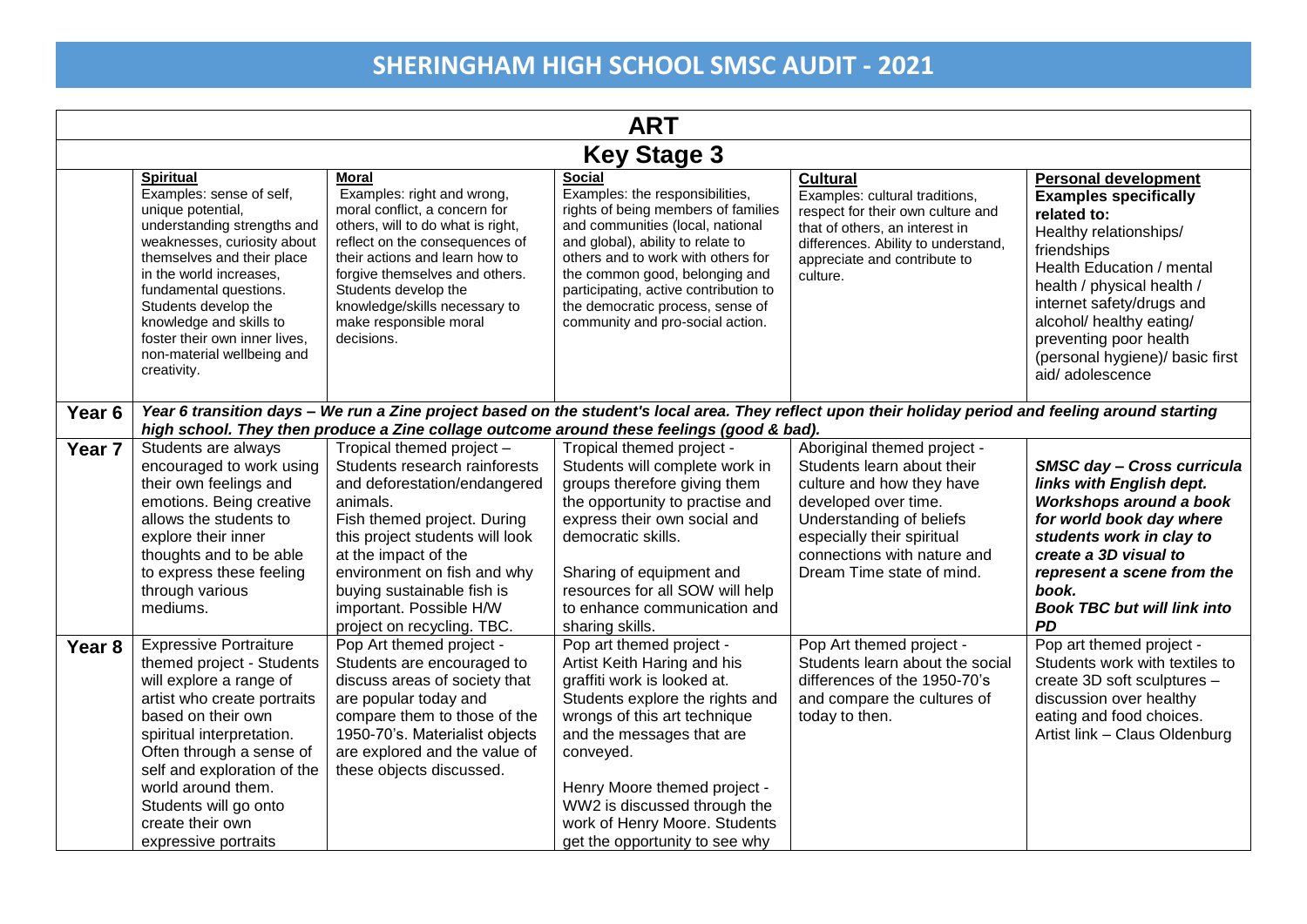| Year   | taking into account their<br>inner self or world around<br>them.                                                                                                                                                                                                                                                                                                                                                     |                                                                                                                                                                                                                                                                                                                                                                                                                                              | this artist did not draw what he<br>saw in front of the people he<br>was drawing. Connections are<br>made between his job and<br>social responsibly.                                                                                                                                                                                                      | Lunch art club - KS3 students are welcome to come and attend art club once a week to work on a range of mini projects, including group work and                                                                                                                                                                                                                                                                                                                            |                                                                                                                                                                                                                                                                                                                         |
|--------|----------------------------------------------------------------------------------------------------------------------------------------------------------------------------------------------------------------------------------------------------------------------------------------------------------------------------------------------------------------------------------------------------------------------|----------------------------------------------------------------------------------------------------------------------------------------------------------------------------------------------------------------------------------------------------------------------------------------------------------------------------------------------------------------------------------------------------------------------------------------------|-----------------------------------------------------------------------------------------------------------------------------------------------------------------------------------------------------------------------------------------------------------------------------------------------------------------------------------------------------------|----------------------------------------------------------------------------------------------------------------------------------------------------------------------------------------------------------------------------------------------------------------------------------------------------------------------------------------------------------------------------------------------------------------------------------------------------------------------------|-------------------------------------------------------------------------------------------------------------------------------------------------------------------------------------------------------------------------------------------------------------------------------------------------------------------------|
| 7&8    |                                                                                                                                                                                                                                                                                                                                                                                                                      |                                                                                                                                                                                                                                                                                                                                                                                                                                              | possible links to drama staging and back drops. These will be run by SM. Projects TBC.                                                                                                                                                                                                                                                                    |                                                                                                                                                                                                                                                                                                                                                                                                                                                                            |                                                                                                                                                                                                                                                                                                                         |
|        |                                                                                                                                                                                                                                                                                                                                                                                                                      |                                                                                                                                                                                                                                                                                                                                                                                                                                              | <b>ART/PHOTOGRAPHY/TEXTILES</b>                                                                                                                                                                                                                                                                                                                           |                                                                                                                                                                                                                                                                                                                                                                                                                                                                            |                                                                                                                                                                                                                                                                                                                         |
|        |                                                                                                                                                                                                                                                                                                                                                                                                                      |                                                                                                                                                                                                                                                                                                                                                                                                                                              | <b>Key Stage 4</b>                                                                                                                                                                                                                                                                                                                                        |                                                                                                                                                                                                                                                                                                                                                                                                                                                                            |                                                                                                                                                                                                                                                                                                                         |
|        | <b>Spiritual</b><br>Examples: sense of self,<br>unique potential,<br>understanding strengths<br>and weaknesses,<br>curiosity about<br>themselves and their<br>place in the world<br>increases, fundamental<br>questions. They develop<br>the knowledge and skills<br>to foster their own inner<br>lives, non-material<br>wellbeing and creativity.                                                                   | <b>Moral</b><br>Examples: right and wrong, moral<br>conflict, a concern for others, will<br>to do what is right, reflect on the<br>consequences of their actions<br>and learn how to forgive<br>themselves and others. They<br>develop the knowledge/skills<br>necessary to make responsible<br>moral decisions.                                                                                                                             | <b>Social</b><br>Examples: the responsibilities,<br>rights of being members of families<br>and communities (local, national<br>and global), ability to relate to<br>others and to work with others for<br>the common good, belonging and<br>participating, active contribution to<br>the democratic process, sense of<br>community and pro-social action. | <b>Cultural</b><br>Examples: cultural traditions,<br>respect for their own culture<br>and that of others, an interest in<br>differences. Ability to<br>understand, appreciate and<br>contribute to culture.                                                                                                                                                                                                                                                                | <b>Personal development</b><br><b>Examples specifically</b><br>related to:<br>Healthy relationships/<br>friendships<br>Health Education / mental<br>health / physical health /<br>internet safety/drugs and<br>alcohol/ healthy eating/<br>preventing poor health<br>(personal hygiene)/ basic first<br>aid/adolescence |
| Year 9 | <b>GCSE</b> thematic<br>projects. All students<br>will be encouraged to<br>work with their own<br>personal feelings to<br>express themselves.<br>Throughout their artist<br>research work<br>students may decide to<br>study artists that<br>create art work solely<br>in response to a<br>spiritual connection.<br>This decision will be<br>personal to each<br>student and in<br>response to their own<br>project. | GCSE thematic projects.<br>Students are encouraged to<br>look at the moral implications<br>of their work and how it<br>connects to the world and the<br>intended viewer. They may<br>wish to use a moral message<br>with in their work and this may<br>have been from a personal<br>experience or a general view<br>point. Artist research and<br>influence will be considered<br>and clearly linked as part of<br>the course specification. | GCSE thematic projects.<br>Students will look at social links<br>throughout their projects. Some<br>students may do so very<br>explicitly and focus on a<br>particular social element.<br>Others may use personal<br>experience to explore the social<br>pros and cons e.g. alcoholism.                                                                   | <b>GCSE Artist Research</b><br>As part of the GCSE<br>specification all students will<br>have to cover a range of artist<br>and cultural research. This<br>must be specific to their<br>personal projects and will often<br>encompass other spiritual,<br>moral and social areas. The<br>expectation would be that<br>students research their<br>artist/culture in depth to show<br>an understanding of how that<br>artist creates work and what<br>their influences were. | Grayson Perry themed 3D<br>clay project - gender links<br>and mental health.                                                                                                                                                                                                                                            |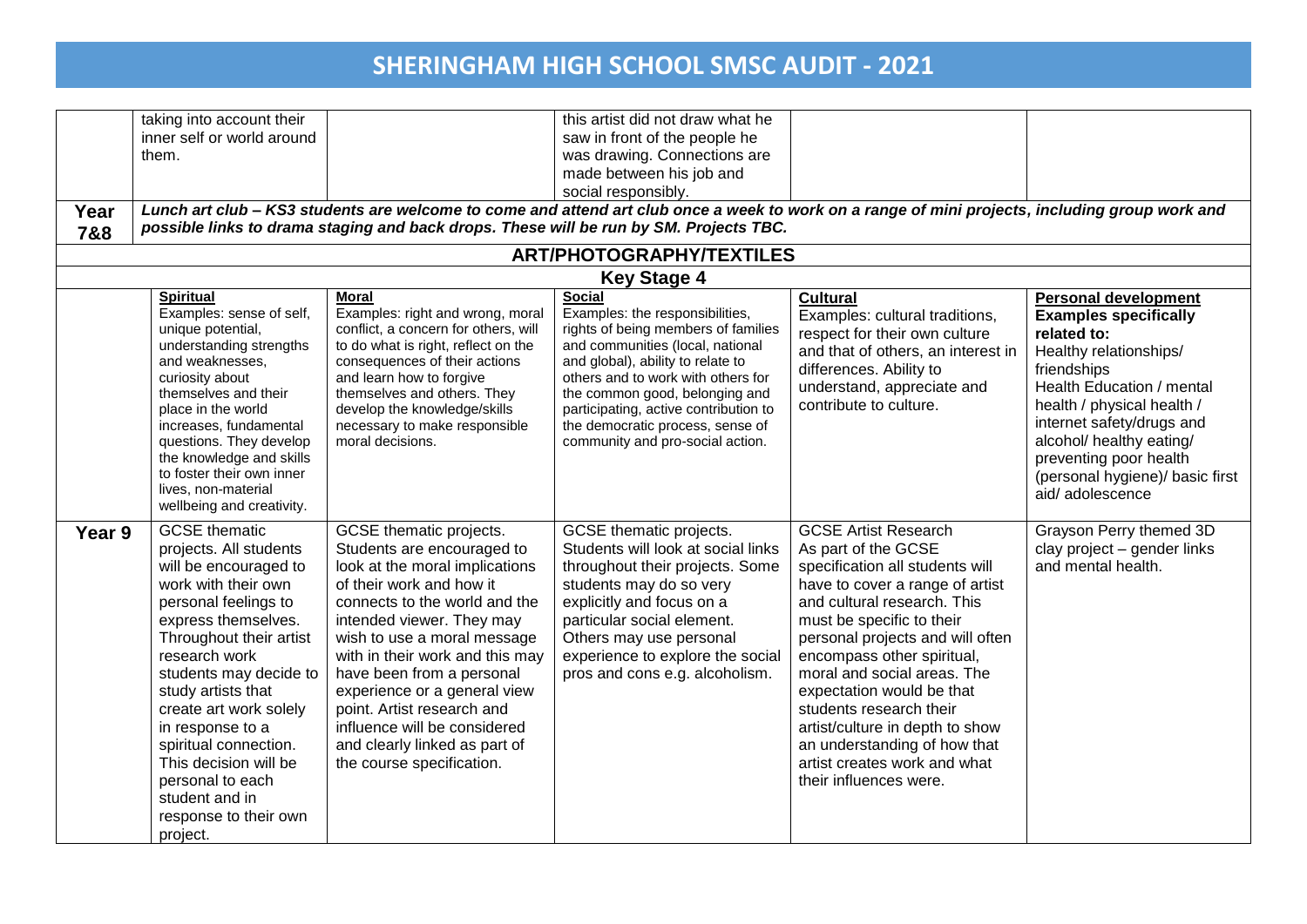| Year 10            | <b>GCSE</b> thematic<br>projects. All students<br>will be encouraged to<br>work with their own<br>personal feelings to<br>express themselves.<br>Throughout their artist<br>research work<br>students may decide to<br>study artists that<br>create art work solely<br>in response to a<br>spiritual connection.<br>This decision will be<br>personal to each<br>students and in<br>response to their own<br>project. | GCSE thematic projects.<br>Students are encouraged to<br>look at the moral implications<br>of their work and how it<br>connects to the world and the<br>intended viewer. They may<br>wish to use a moral message<br>with in their work and this may<br>have been from a personal<br>experience or a general view<br>point. Artist research and<br>influence will be considered<br>and clearly linked as part of<br>the course specification. | GCSE thematic projects.<br>Students will look at social links<br>throughout their projects. Some<br>students may do so very<br>explicitly and focus on a<br>particular social element.<br>Others may use personal<br>experience to explore the social<br>pros and cons e.g. alcoholism. | <b>GCSE Artist Research</b><br>As part of the GCSE<br>specification all students will<br>have to cover a range of artist<br>and cultural research. This<br>must be specific to their<br>personal projects and will often<br>encompass other spiritual,<br>moral and social areas. The<br>expectation would be that<br>students research their<br>artist/culture in depth to show<br>an understanding of how that<br>artist creates work and what<br>their influences were.<br>SMSC day - Year 10 trip to<br>the Sainsbury Centre across<br>all endorsements. | GCSE students have the<br>opportunity to link their<br>themed projects to a range of<br>personal development topics<br>such as:<br>Healthy relationships/<br>friendships<br>Health Education / mental<br>health / physical health /<br>internet safety/drugs and<br>alcohol/ healthy eating/<br>preventing poor health<br>(personal hygiene)/ basic first<br>aid/adolescence |
|--------------------|-----------------------------------------------------------------------------------------------------------------------------------------------------------------------------------------------------------------------------------------------------------------------------------------------------------------------------------------------------------------------------------------------------------------------|----------------------------------------------------------------------------------------------------------------------------------------------------------------------------------------------------------------------------------------------------------------------------------------------------------------------------------------------------------------------------------------------------------------------------------------------|-----------------------------------------------------------------------------------------------------------------------------------------------------------------------------------------------------------------------------------------------------------------------------------------|--------------------------------------------------------------------------------------------------------------------------------------------------------------------------------------------------------------------------------------------------------------------------------------------------------------------------------------------------------------------------------------------------------------------------------------------------------------------------------------------------------------------------------------------------------------|------------------------------------------------------------------------------------------------------------------------------------------------------------------------------------------------------------------------------------------------------------------------------------------------------------------------------------------------------------------------------|
| Year 11            | <b>GCSE</b> thematic<br>projects. All students<br>will be encouraged to<br>work with their own<br>personal feelings to<br>express themselves.<br>Throughout their artist<br>research work<br>students may decide to<br>study artists that<br>create art work solely<br>in response to a<br>spiritual connection.<br>This decision will be<br>personal to each<br>students and in<br>response to their own<br>project. | GCSE thematic projects.<br>Students are encouraged to<br>look at the moral implications<br>of their work and how it<br>connects to the world and the<br>intended viewer. They may<br>wish to use a moral message<br>with in their work and this may<br>have been from a personal<br>experience or a general view<br>point. Artist research and<br>influence will be considered<br>and clearly linked as part of<br>the course specification. | GCSE thematic projects.<br>Students will look at social links<br>throughout their projects. Some<br>students may do so very<br>explicitly and focus on a<br>particular social element.<br>Others may use personal<br>experience to explore the social<br>pros and cons e.g. alcoholism. | <b>GCSE Artist Research</b><br>As part of the GCSE<br>specification all students will<br>have to cover a range of artist<br>and cultural research. This<br>must be specific to their<br>personal projects and will often<br>encompass other spiritual,<br>moral and social areas. The<br>expectation would be that<br>students research their<br>artist/culture in depth to show<br>an understanding of how that<br>artist creates work and what<br>their influences were.                                                                                   | GCSE students have the<br>opportunity to link their<br>themed projects to a range of<br>personal development topics<br>such as:<br>Healthy relationships/<br>friendships<br>Health Education / mental<br>health / physical health /<br>internet safety/drugs and<br>alcohol/ healthy eating/<br>preventing poor health<br>(personal hygiene)/ basic first<br>aid/adolescence |
| Year 9,<br>10 & 11 |                                                                                                                                                                                                                                                                                                                                                                                                                       |                                                                                                                                                                                                                                                                                                                                                                                                                                              | Art Café - after school GCSE students are encouraged to attend Art Café 3-4pm where they can continue to develop and refine their work in a<br>relaxed environment. This gives disadvantaged students an opportunity to use the dept's equipment and facilities.                        |                                                                                                                                                                                                                                                                                                                                                                                                                                                                                                                                                              |                                                                                                                                                                                                                                                                                                                                                                              |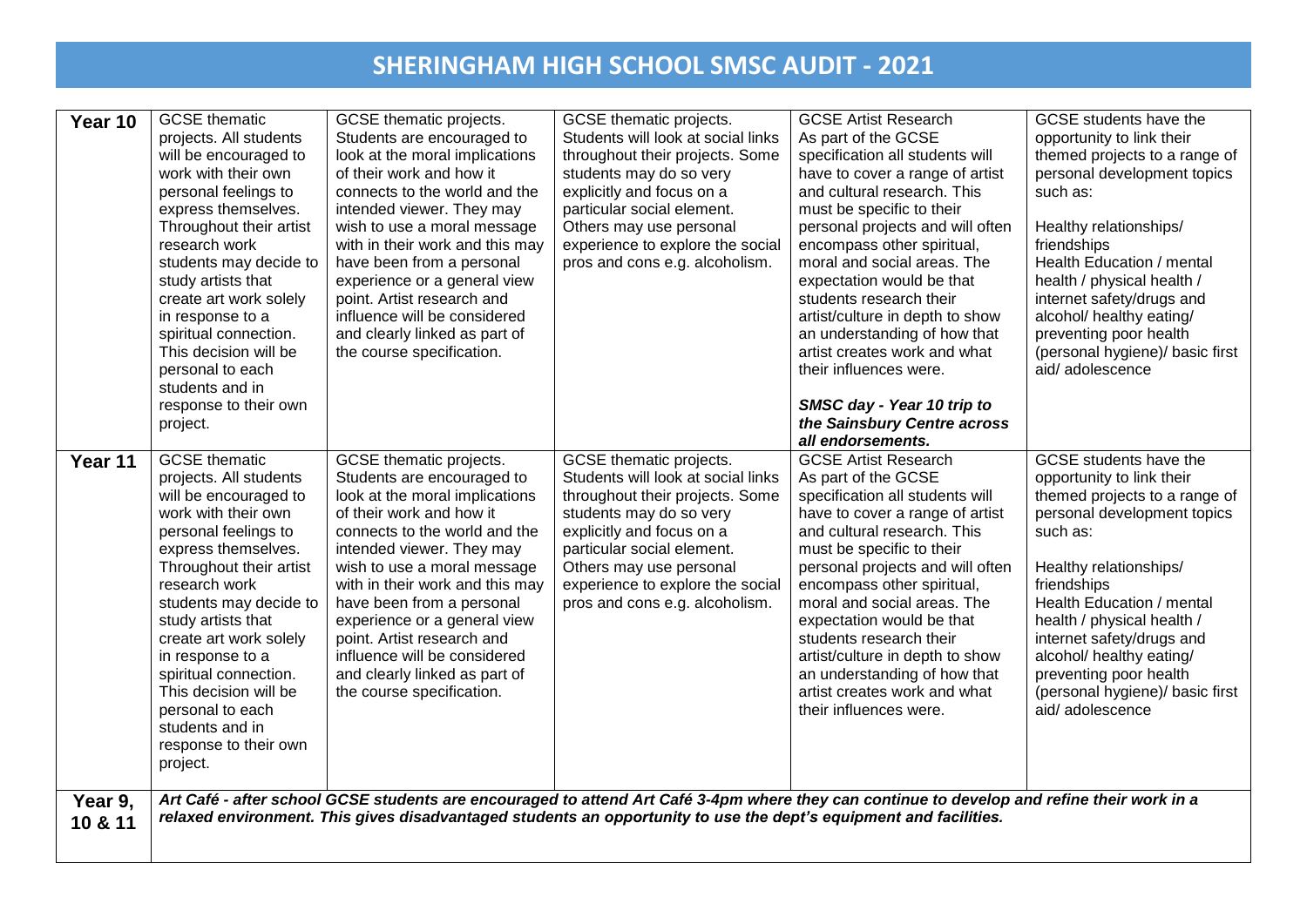| <b>Key Stage 5</b> |                                                                                                                                                                                                                                                                                                                                                                                                          |                                                                                                                                                                                                                                                                                                                                                                                                                                                   |                                                                                                                                                                                                                                                                                                                                                           |                                                                                                                                                                                                                                                                                                                                                                                                                                                                                                                                                                        |                                                                                                                                                                                                                                                                                                                         |
|--------------------|----------------------------------------------------------------------------------------------------------------------------------------------------------------------------------------------------------------------------------------------------------------------------------------------------------------------------------------------------------------------------------------------------------|---------------------------------------------------------------------------------------------------------------------------------------------------------------------------------------------------------------------------------------------------------------------------------------------------------------------------------------------------------------------------------------------------------------------------------------------------|-----------------------------------------------------------------------------------------------------------------------------------------------------------------------------------------------------------------------------------------------------------------------------------------------------------------------------------------------------------|------------------------------------------------------------------------------------------------------------------------------------------------------------------------------------------------------------------------------------------------------------------------------------------------------------------------------------------------------------------------------------------------------------------------------------------------------------------------------------------------------------------------------------------------------------------------|-------------------------------------------------------------------------------------------------------------------------------------------------------------------------------------------------------------------------------------------------------------------------------------------------------------------------|
|                    | <b>Spiritual</b><br>Examples: sense of self,<br>unique potential,<br>understanding strengths and<br>weaknesses, curiosity about<br>themselves and their place<br>in the world increases.<br>fundamental questions.<br>They develop the<br>knowledge and skills to<br>foster their own inner lives,<br>non-material wellbeing and<br>creativity.                                                          | <b>Moral</b><br>Examples: right and wrong, moral<br>conflict, a concern for others, will<br>to do what is right, reflect on the<br>consequences of their actions<br>and learn how to forgive<br>themselves and others. They<br>develop the knowledge/skills<br>necessary to make responsible<br>moral decisions.                                                                                                                                  | <b>Social</b><br>Examples: the responsibilities,<br>rights of being members of families<br>and communities (local, national<br>and global), ability to relate to<br>others and to work with others for<br>the common good, belonging and<br>participating, active contribution to<br>the democratic process, sense of<br>community and pro-social action. | <b>Cultural</b><br>Examples: cultural traditions,<br>respect for their own culture and<br>that of others, an interest in<br>differences. Ability to understand,<br>appreciate and contribute to<br>culture.                                                                                                                                                                                                                                                                                                                                                            | <b>Personal development</b><br><b>Examples specifically</b><br>related to:<br>Healthy relationships/<br>friendships<br>Health Education / mental<br>health / physical health /<br>internet safety/drugs and<br>alcohol/ healthy eating/<br>preventing poor health<br>(personal hygiene)/ basic first<br>aid/adolescence |
| Year<br>12         | A-Level thematic<br>projects. All students will<br>be encouraged to work<br>with their own personal<br>feelings to express<br>themselves. Throughout<br>their artist research work<br>students may decide to<br>study artists that create<br>art work solely in<br>response to a spiritual<br>connection. This decision<br>will be personal to each<br>students and in response<br>to their own project. | A - Level thematic projects.<br>Students are encouraged to<br>look at the moral implications<br>of their work and how it<br>connects to the world and the<br>intended viewer. They may<br>wish to use a moral message<br>with in their work and this may<br>have been from a personal<br>experience or a general view<br>point. Artist research and<br>influence will be considered<br>and clearly linked as part of<br>the course specification. | A - Level thematic projects.<br>Students will look at social links<br>throughout their projects. Some<br>students may do so very<br>explicitly and focus on a<br>particular social element.<br>Others may use personal<br>experience to explore the social<br>pros and cons e.g. alcoholism.                                                              | A - Level Artist Research<br>As part of the specification all<br>students will have to cover a<br>range of artist and cultural<br>research. They will also visit<br>several galleries. This must be<br>specific to their personal<br>projects and will often<br>encompass other spiritual,<br>moral and social areas. The<br>expectation would be that<br>students research their<br>artist/culture in depth to show<br>an understanding of how that<br>artist creates work and what<br>their influences were.<br><b>NUA - Degree show trip in</b><br>the summer term. | A - Level students are<br>positively encouraged to take<br>on board contemporary PD<br>issues to gain depth and<br>interest within their personal<br>Investigations. They will often<br>explore mental health,<br>political, abuse and<br>relationship issues.                                                          |